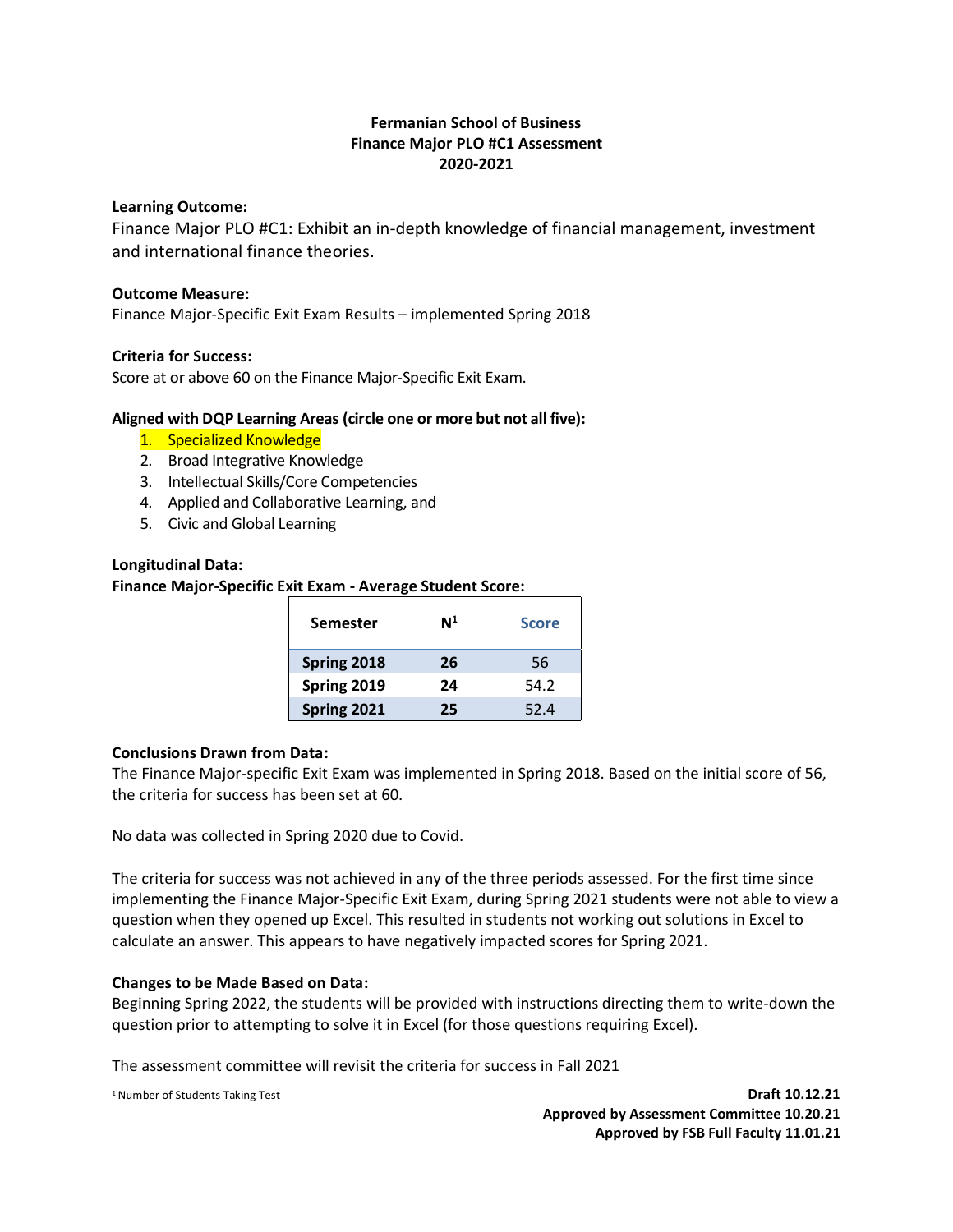## **Fermanian School of Business Finance Major PLO #C2 Assessment 2020-2021**

#### **Learning Outcome:**

Finance Major PLO #C2: Prepare a business valuation using finance tools and theories.

#### **Outcome Measures:**

PLO #C2: FIN4025 Exam 2 Question (implemented Spring 2021)

#### **Criteria for Success:**

The average score for each criteria listed on the rubric will be a 3.0 or higher out of 4.0.

#### **Aligned with DQP Learning Areas (circle one or more but not all five):**

- 1. Specialized Knowledge
- 2. Broad Integrative Knowledge
- 3. Intellectual Skills/Core Competencies
- 4. Applied and Collaborative Learning, and
- 5. Civic and Global Learning

#### **Longitudinal Data:**

#### **Finance Major PLO #C2 Rubric – Average Student Score:**

| <b>Semester</b> | # of<br>assessments | <b>Calculations for</b><br><b>Common Equity</b><br>and WACC | <b>Preparation</b><br>of Cash Flow | <b>Calculations of</b><br><b>Terminal Value</b> | <b>Application</b><br>and Valuation | <b>Total</b> |
|-----------------|---------------------|-------------------------------------------------------------|------------------------------------|-------------------------------------------------|-------------------------------------|--------------|
| Spring 2021     | 40                  | 3.50                                                        | 3.03                               | 2.93                                            | 2.90                                | 3.09         |

#### **Conclusions Drawn from Data:**

The assessment for this PLO was changed in AY 20-21 from a case study earlier in the semester to an examination question later in the semester in order to better assess specialized knowledge in finance after it has been mastered.

Students met the criteria for success (average of 3.0 out of 4.0) in two of the four rubric criteria areas. The other two areas were within 0.10 of the criteria of success.

### **Changes to be Made Based on Data:**

No changes recommended at this time. The areas of Calculations of Terminal Value and Application and Valuation will be closely monitored.